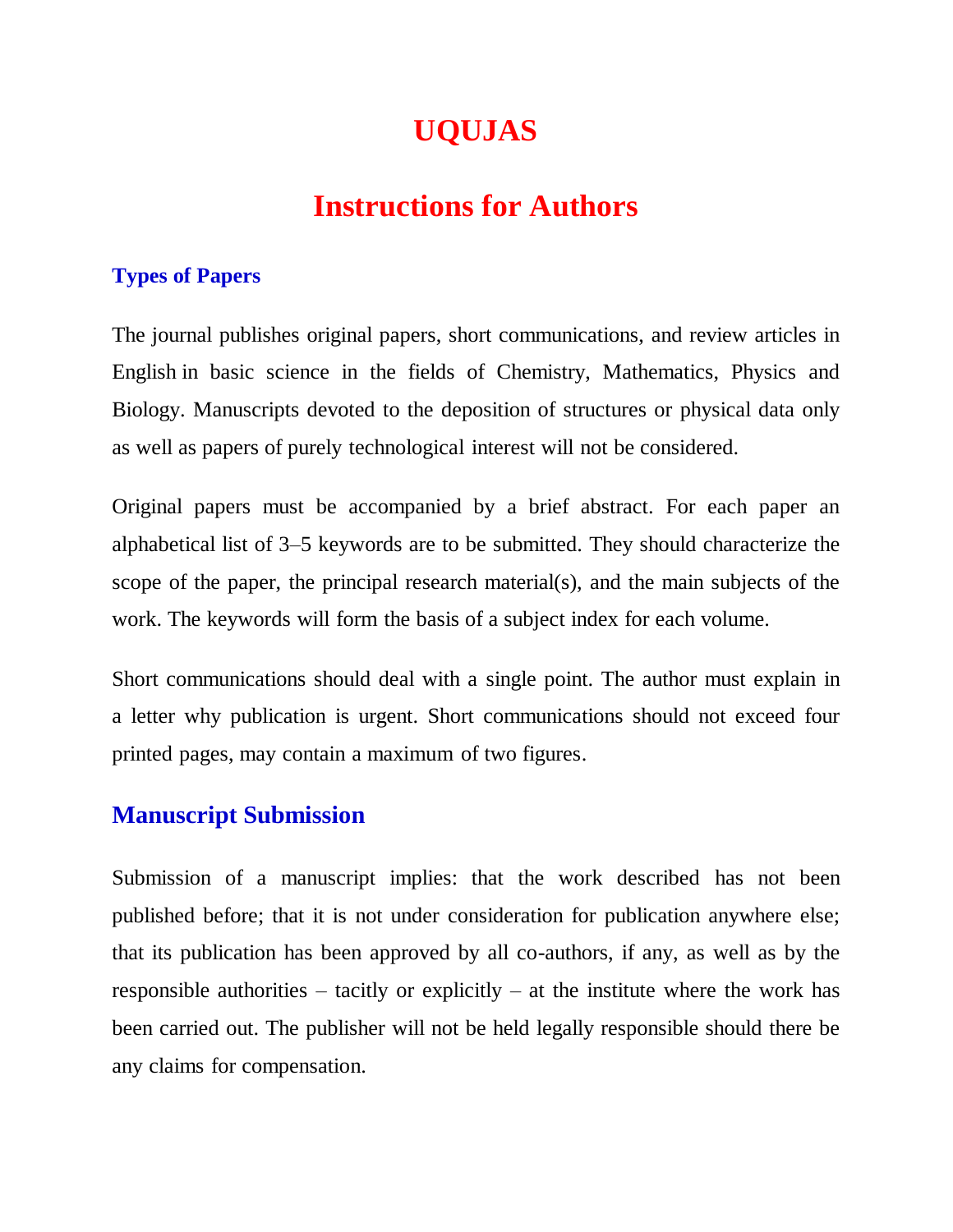#### *Permissions*

Authors wishing to include figures, tables, or text passages that have already been published elsewhere are required to obtain permission from the copyright owner(s) for both the print and online format and to include evidence that such permission has been granted when submitting their papers. Any material received without such evidence will be assumed to originate from the authors.

# *Essential title page information*

•Title. Concise and informative. Titles are often used in information-retrieval systems. Avoid abbreviations and formulae where possible.

• Author names and affiliations. Please clearly indicate the given name(s) and family name(s) of each author and check that all names are accurately spelled.

Present the authors' affiliation addresses (where the actual work was done) below the names. Indicate all affiliations with a lowercase superscript letter immediately after the author's name and in front of the appropriate address. Provide the full postal address of each affiliation, including the country name and, if available, the e-mail address of each author.

• Corresponding author. Clearly indicate who will handle correspondence at all stages of refereeing and publication, also post-publication. This responsibility includes answering any future queries about Methodology and Materials. Ensure that the e-mail address is given and that contact details are kept up to date by the corresponding author.

Superscript Arabic numerals are used for such footnotes.

If available, the 16-digit ORCID of the author(s)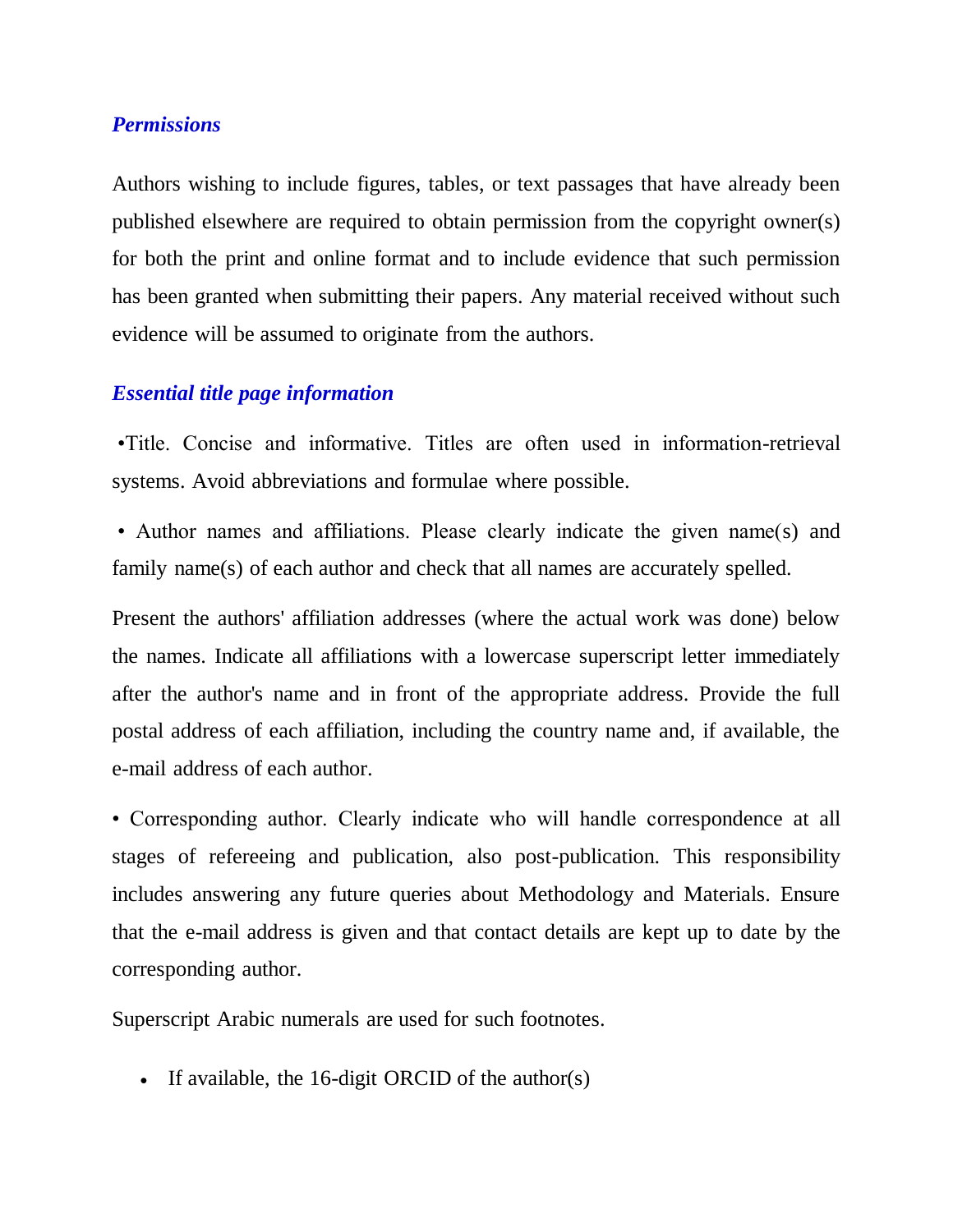For authors that are (temporarily) unaffiliated we will only capture their city and country of residence, not their e-mail address unless specifically requested.

#### *Abstract*

Please provide an abstract not exceed 300 words. The abstract should not contain any undefined abbreviations or unspecified references.

### *Keywords*

Please provide 4 to 6 keywords which can be used for indexing purposes.

#### *Declarations*

All manuscripts must contain the following sections under the heading 'Declarations'.

If any of the sections are not relevant to your manuscript, please include the heading and write 'Not applicable' for that section.

**Funding** (information that explains whether and by whom the research was supported)

**Conflicts of interest/Competing interests** (include appropriate disclosures)

**Availability of data and material** (data transparency)

**Code availability** (software application or custom code)

**Authors' contributions** (optional)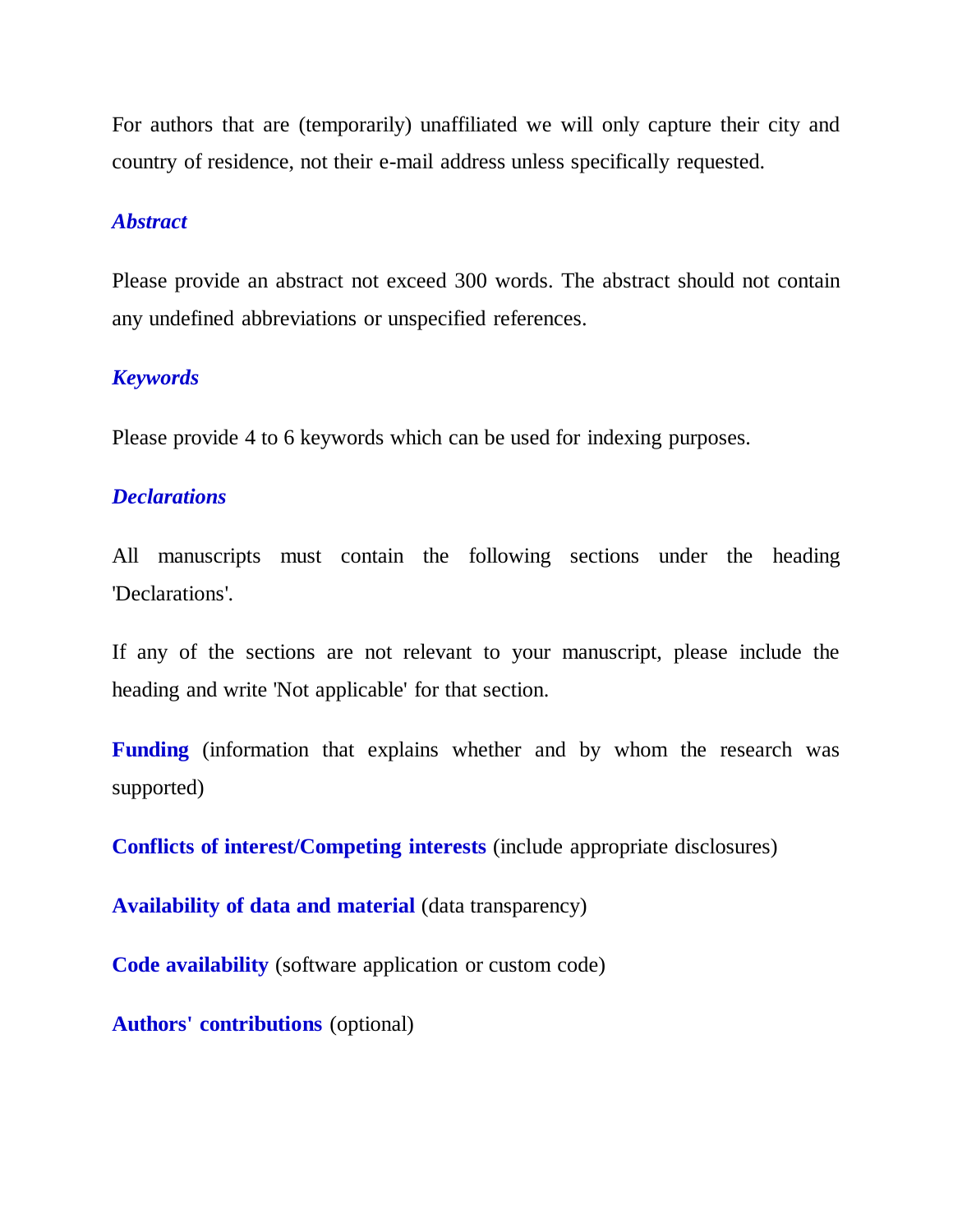#### *Text*

#### *Text Formatting*

Manuscripts should be submitted in Word using the template provided in "Documents for download".

#### *Abbreviations*

Abbreviations should be defined at first mention and used consistently thereafter.

#### *Footnotes*

Footnotes on the title page are not given reference symbols. Footnotes to the text are numbered consecutively; those to tables should be indicated by superscript lower-case letters (or asterisks for significance values and other statistical data).

#### *Acknowledgments*

Acknowledgments of people, grants, funds, etc. should be placed in a separate section before the reference list. The names of funding organizations should be written in full.

#### *Contents*

Contents of the manuscript should be arranged under the headings Introduction, Results and Discussion, Experimental, Acknowledgements, and References, in this order. For theoretical investigations, the heading Experimental may be replaced by Methods or Materials and Methods. Subheadings, if not used excessively, are encouraged and will be printed in italics.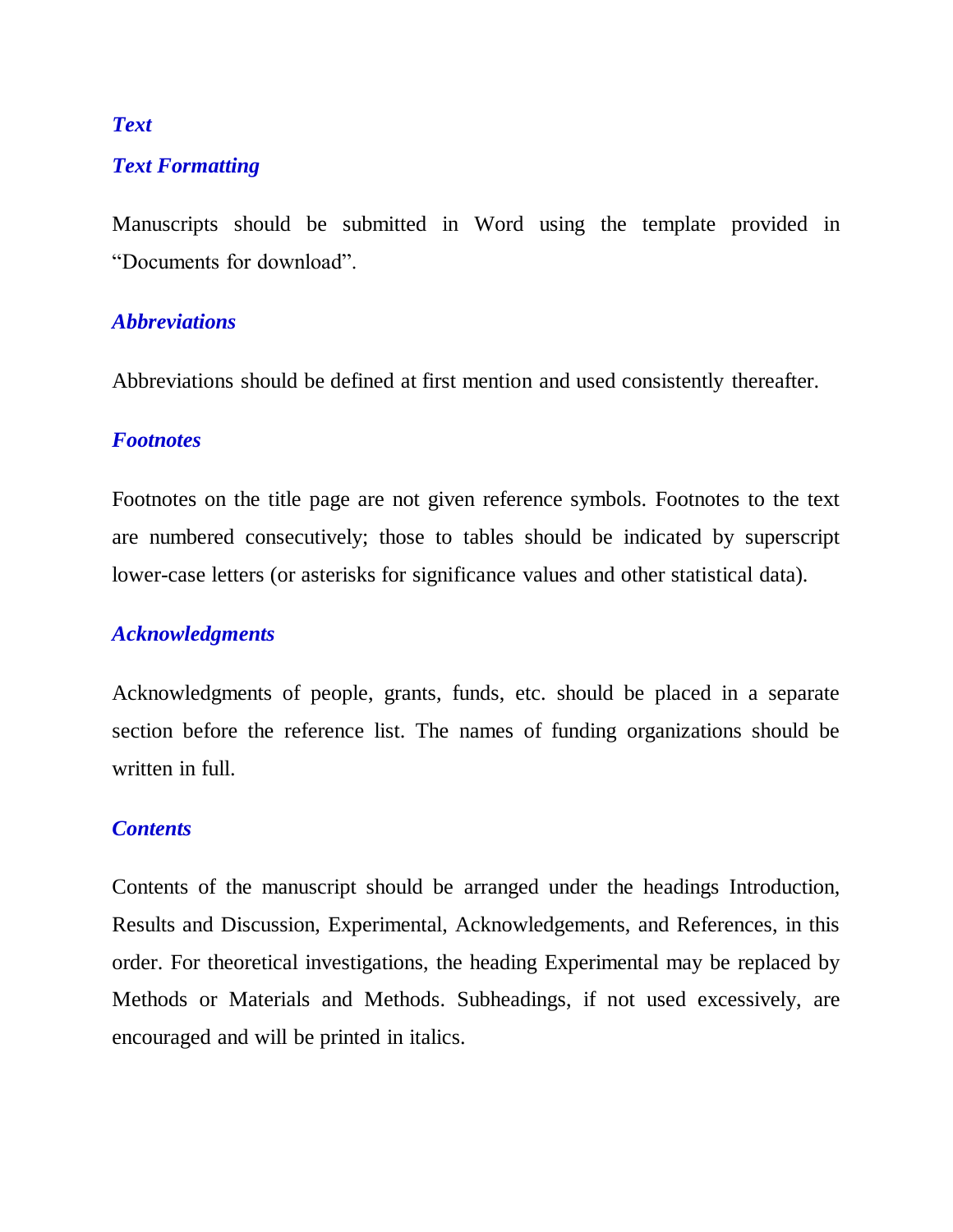#### *Compounds*

Compounds should be characterized by Arabic numerals. Authors are advised not to use selfconstructed alphanumerical abbreviations for the compounds under investigation.

In case of chemical compounds, nomenclature must be in accordance with the IUPAC rules; SI units should be used throughout. For novel compounds characterization by means of  ${}^{1}H$  and  ${}^{13}C$  NMR data as well as elemental analyses or HRMS data is obligatory; where appropriate, also a corrected melting point and a  $R_f$  value should be included. Compounds already published in literature should be identified as identical to the one published already by means of a physical property and the respective reference. Physical data for known compounds should only be given in the case they are not already contained in literature. In order to provide an overview of all synthesized or isolated compounds, it is obligatory to complete a checklist for compound characterization.

#### *Graphical abstract*

To give the reader a representative idea of the topic discussed in the manuscript (a key structure, equation, reaction, concept, etc.) the author is required to submit a graphic entry for online abstract. The graphic together with the article"s title are meant to convey the paper's essence and to capture the reader's attention. The graphic should be no wider than 10 cm and no taller than 4 cm and the text is limited to the labeling of compounds, reaction arrows and diagrams.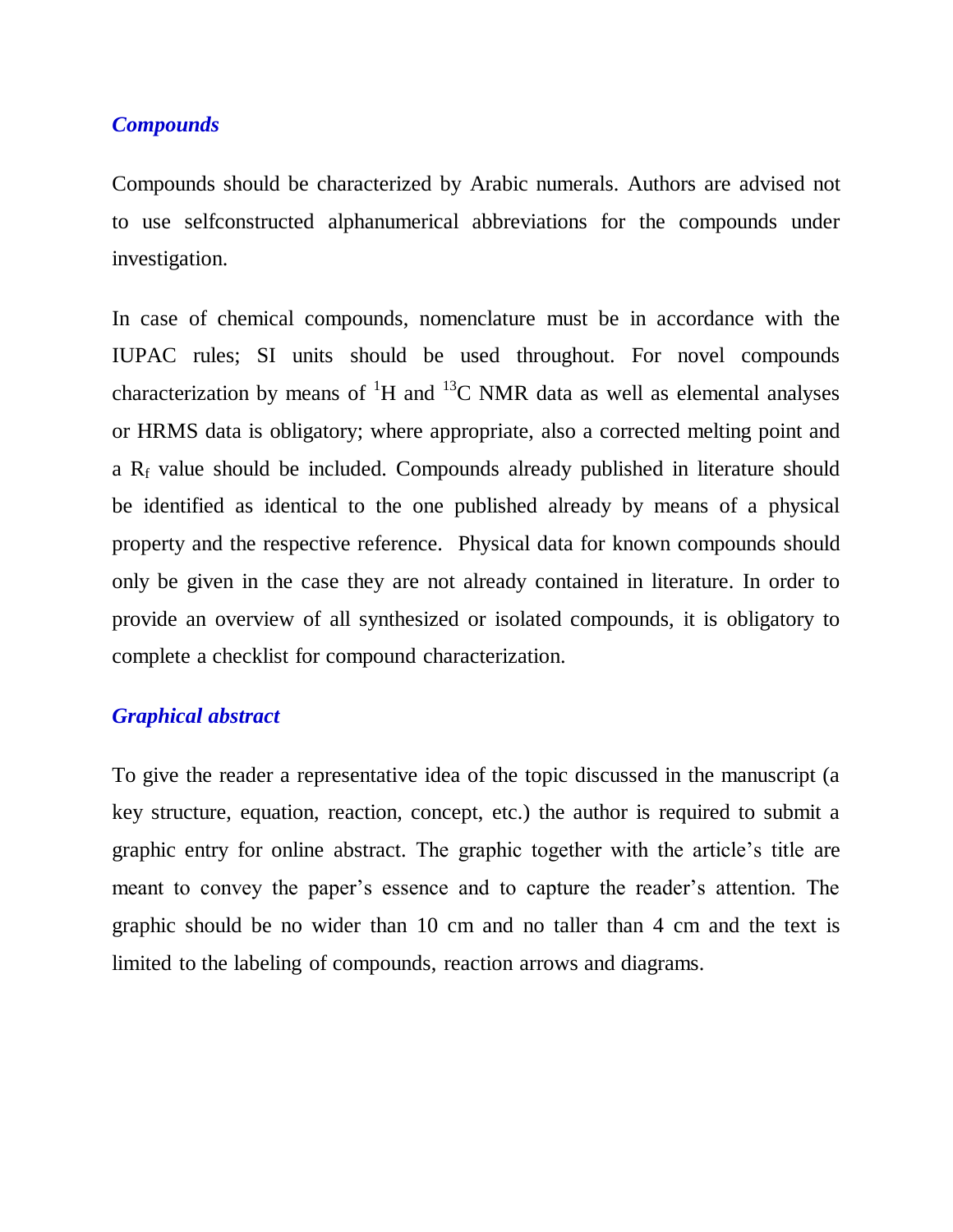# *Scientific style*

- Please always use internationally accepted signs and symbols for units (SI units).
- Nomenclature: Insofar as possible, authors should use systematic names similar to those used by Chemical Abstract Service or IUPAC.
- Genus and species names should be in italics.
- Generic names of drugs and pesticides are preferred; if trade names are used, the generic name should be given at first mention.
- Please use the standard mathematical notation for formulae, symbols, etc.:Italic for single letters that denote mathematical constants, variables, and unknown quantities Roman/upright for numerals, operators, and punctuation, and commonly defined functions or abbreviations, e.g., cos, det, e or exp, lim, log, max, min, sin, tan, d (for derivative) Bold for vectors, tensors, and matrices.
- Figure and table captions have to be composed in the format: time/s; potential/V; concentration/µM etc.

# *References*

### *Citation*

Reference citations in the text should be identified by numbers in square brackets. Some examples:

- 1. Negotiation research spans many disciplines [3].
- 2. This result was later contradicted by Becker and Seligman [5].
- 3. This effect has been widely studied [1-3, 7].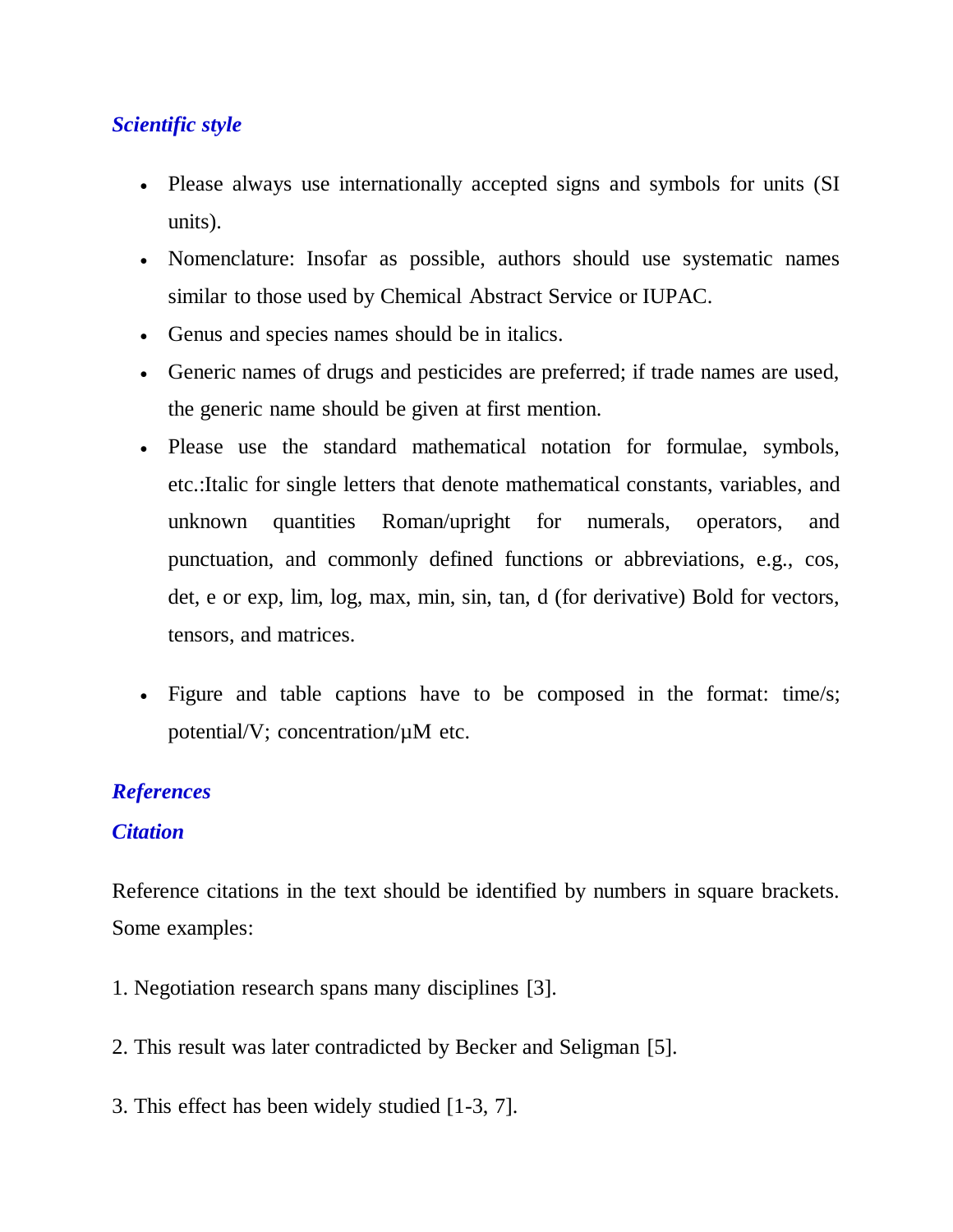### *Reference list*

The list of references should only include works that are cited in the text and that have been published or accepted for publication. Personal communications and unpublished works should only be mentioned in the text.

The entries in the list should be numbered consecutively.

Journal article

Reference to a journal publication:

[1] H. Park, S. Lee, S. Hong. Structure-based de novo design and synthesis of aminothiazole-based p38 MAP kinase inhibitors. *Bioorg. Med. Chem. Lett.* **2015**, *25*, 3784−3787. <https://doi.org/10.1016/j.bmcl.2015.07.094>

Reference to a journal publication with an article number:

[2] [B. Debnath B., Das](https://www.sciencedirect.com/science/article/abs/pii/S0167732220309739#!) B. Influence of hydrophobic and electrostatic interactions on counterion-dissociation in sodium carboxymethylcellulose - polyethylene glycol (PEG) solutions**.** *[J. Mol. Liq.](https://www.sciencedirect.com/science/journal/01677322)* **2020**, *310*, 113088. <https://doi.org/10.1016/j.molliq.2020.113088>

Reference to a book: [3] W. Strunk Jr., E.B. White, The Elements of Style, fourth ed., Longman, New York, 2000.

Reference to a chapter in an edited book: [4] G.R. Mettam, L.B. Adams, How to prepare an electronic version of your article, in: B.S. Jones, R.Z. Smith (Eds.), Introduction to the Electronic Age, E-Publishing Inc., New York, 2009, pp. 281– 304.

Reference to a website: [5] Saudi Arabia steps up the fight against cancer. <https://www.arabnews.com/node/1465856/saudi-arabia> (Accessed 4-5-2020)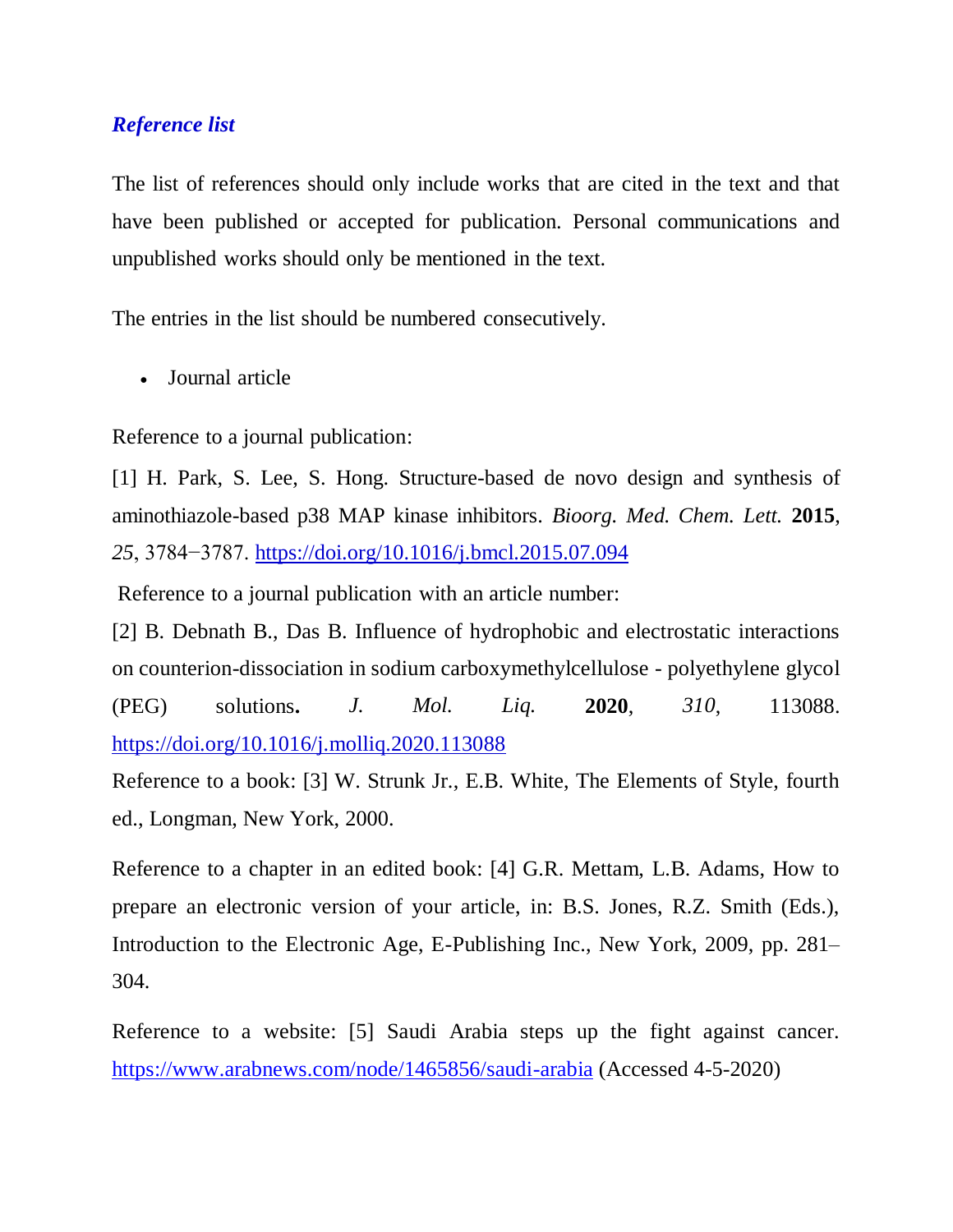# **Tables**

- All tables are to be numbered using Arabic numerals.
- Tables should always be cited in text in consecutive numerical order.
- For each table, please supply a table caption (title) explaining the components of the table.
- Identify any previously published material by giving the original source in the form of a reference at the end of the table caption.
- Footnotes to tables should be indicated by superscript lower-case letters (or asterisks for significance values and other statistical data) and included beneath the table body.

# **Template for Chemical Drawings**

*Instructions for using the template*

# *Color Art*

- Color art is free of charge for online publication.
- If black and white will be shown in the print version, make sure that the main information will still be visible. Many colors are not distinguishable from one another when converted to black and white. A simple way to check this is to make a xerographic copy to see if the necessary distinctions between the different colors are still apparent.
- If the figures will be printed in black and white, do not refer to color in the captions.
- Color illustrations should be submitted as RGB (8 bits per channel).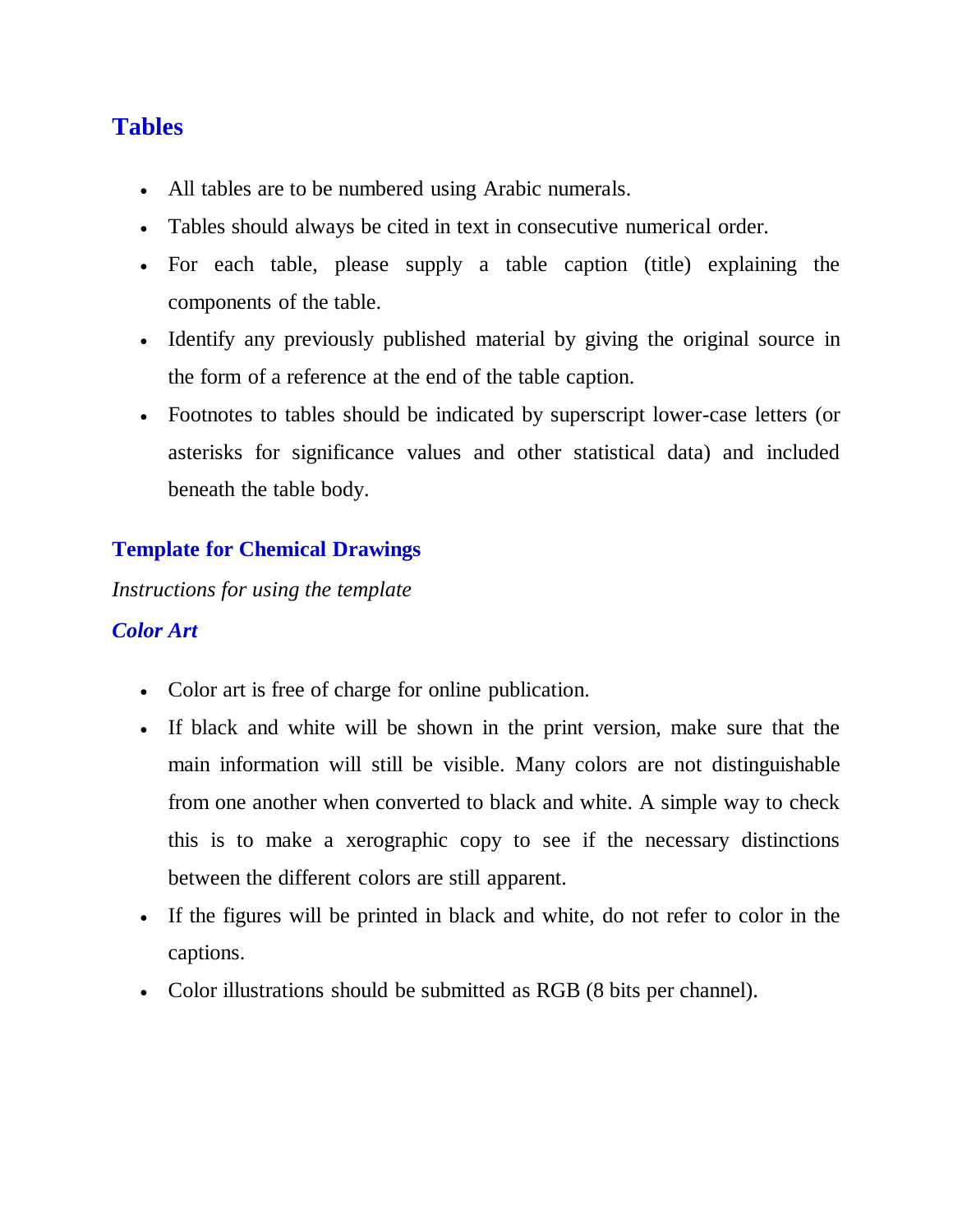# *Figure Lettering*

- To add lettering, it is best to use Helvetica or Arial (sans serif fonts).
- Keep lettering consistently sized throughout your final-sized artwork, usually about  $2-3$  mm  $(8-12 \text{ pt})$ .
- Variance of type size within an illustration should be minimal, e.g., do not use 8-pt type on an axis and 20-pt type for the axis label.
- Avoid effects such as shading, outline letters, etc.
- Do not include titles or captions within your illustrations.

# *Figure Numbering*

- All figures are to be numbered using Arabic numerals.
- Figures should always be cited in text in consecutive numerical order.
- Figure parts should be denoted by lowercase letters  $(a, b, c, etc.).$
- If an appendix appears in your article and it contains one or more figures, continue the consecutive numbering of the main text. Do not number the appendix figures,"A1, A2, A3, etc." Figures in online appendices (Electronic Supplementary Material) should, however, be numbered separately.

# *Figure Captions*

- Each figure should have a concise caption describing accurately what the figure depicts. Include the captions in the text file of the manuscript, not in the figure file.
- Figure captions begin with the term Fig. in bold type, followed by the figure number, also in bold type.
- No punctuation is to be included after the number, nor is any punctuation to be placed at the end of the caption.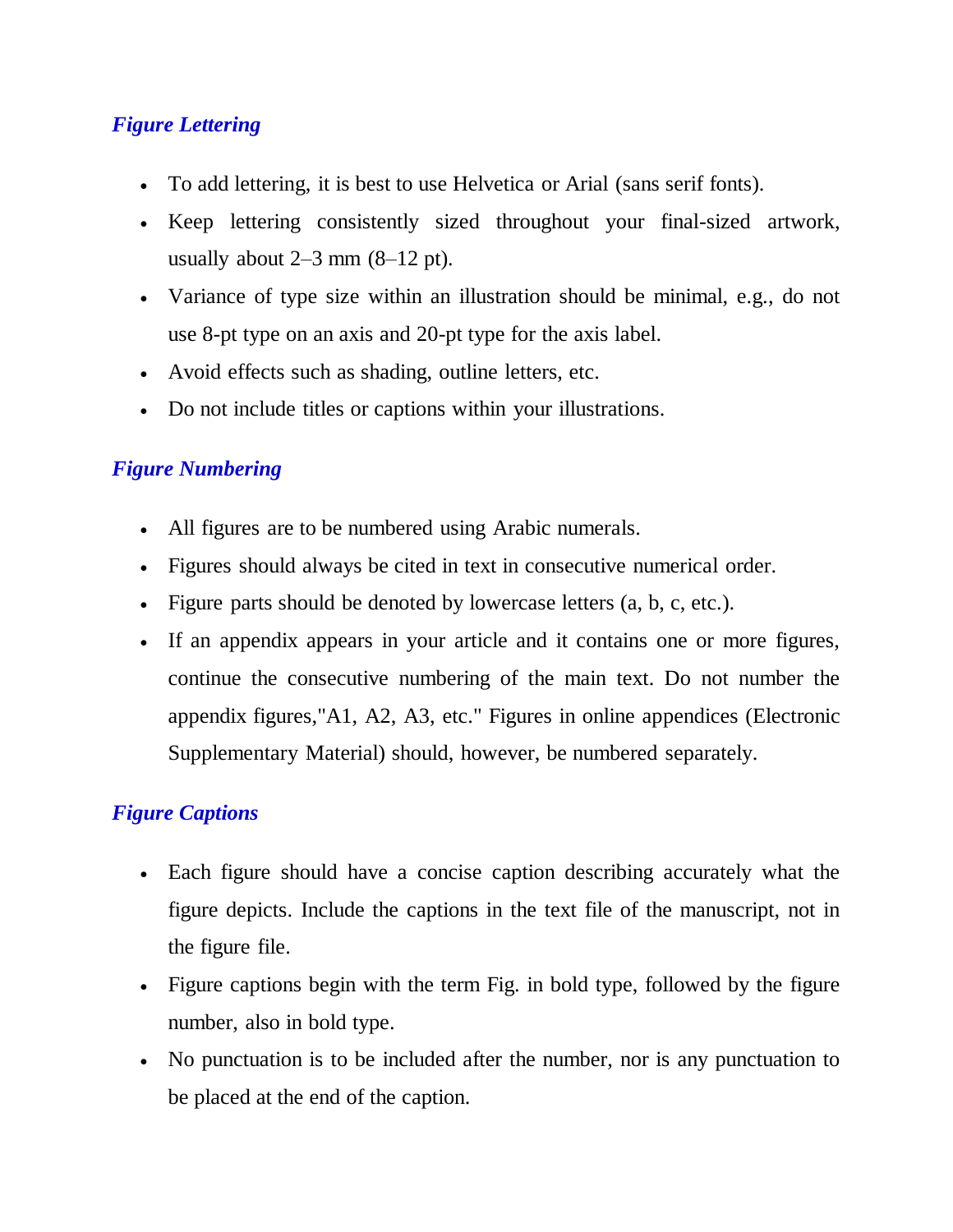- Identify all elements found in the figure in the figure caption; and use boxes, circles, etc., as coordinate points in graphs.
- Identify previously published material by giving the original source in the form of a reference citation at the end of the figure caption.

### *Figure Placement and Size*

- Figures should be submitted separately from the text, if possible.
- When preparing your figures, size figures to fit in the column width.
- For large-sized journals the figures should be 84 mm (for double-column text areas), or 174 mm (for single-column text areas) wide and not higher than 234 mm.
- For small-sized journals, the figures should be 119 mm wide and not higher than 195 mm.

# *Permissions*

If you include figures that have already been published elsewhere, you must obtain permission from the copyright owner(s) for both the print and online format. Please be aware that some publishers do not grant electronic rights for free and that Springer will not be able to refund any costs that may have occurred to receive these permissions. In such cases, material from other sources should be used.

### *Accessibility*

In order to give people of all abilities and disabilities access to the content of your figures, please make sure that

 All figures have descriptive captions (blind users could then use a text-tospeech software or a text-to-Braille hardware)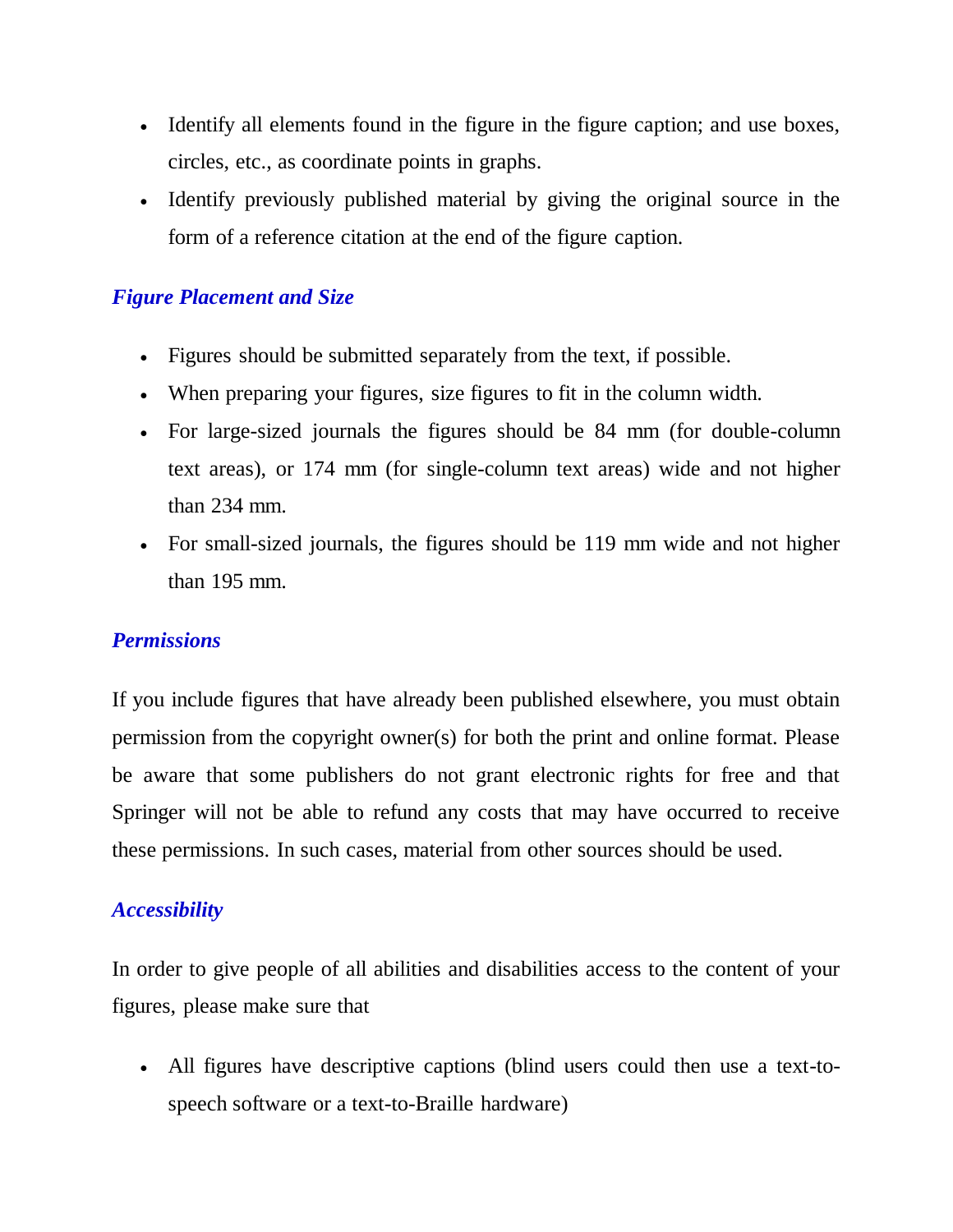- Patterns are used instead of or in addition to colors for conveying information (colorblind users would then be able to distinguish the visual elements)
- Any figure lettering has a contrast ratio of at least 4.5:1

# **Electronic Supplementary Material**

UQUJAS electronic multimedia files (animations, movies, audio, etc.) and other supplementary files to be published online along with an article or a book chapter. This feature can add dimension to the author's article, as certain information cannot be printed or is more convenient in electronic form.

# *Submission*

- Supply all supplementary material in standard file formats.
- Please include in each file the following information: article title, journal name, author names; affiliation and e-mail address of the corresponding author.
- To accommodate user downloads, please keep in mind that larger-sized files may require very long download times and that some users may experience other problems during downloading.

# *Audio, Video, and Animations*

- Aspect ratio:  $16:9$  or  $4:3$
- Maximum file size: 25 GB
- Minimum video duration: 1 sec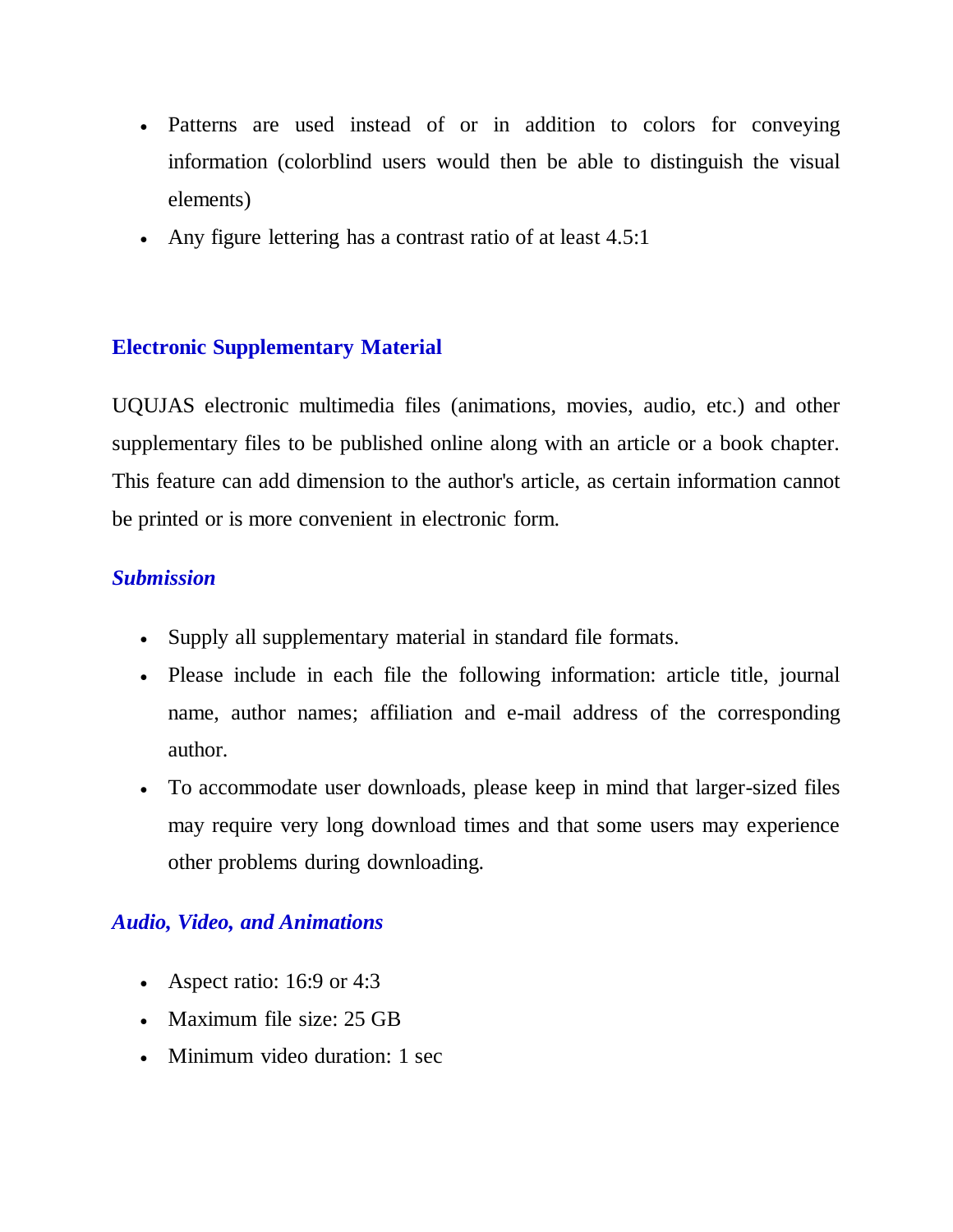Supported file formats: avi, wmv, mp4, mov, m2p, mp2, mpg, mpeg, flv, mxf, mts, m4v, 3gp

# *Text and Presentations*

- Submit your material in PDF format; .doc or .ppt files are not suitable for long-term viability.
- A collection of figures may also be combined in a PDF file.

### *Spreadsheets*

Spreadsheets should be submitted as .csv or .xlsx files (MS Excel).

# *Specialized Formats*

 Specialized format such as .pdb (chemical), .wrl (VRML), .nb (Mathematica notebook), and .tex can also be supplied.

# *Collecting Multiple Files*

It is possible to collect multiple files in a .zip or .gz file.

# *Numbering*

- If supplying any supplementary material, the text must make specific mention of the material as a citation, similar to that of figures and tables.
- Refer to the supplementary files as "Online Resource", e.g., "... as shown in the animation (Online Resource 3)", "... additional data are given in Online Resource 4".
- Name the files consecutively, e.g. "ESM\_3.mpg", "ESM\_4.pdf".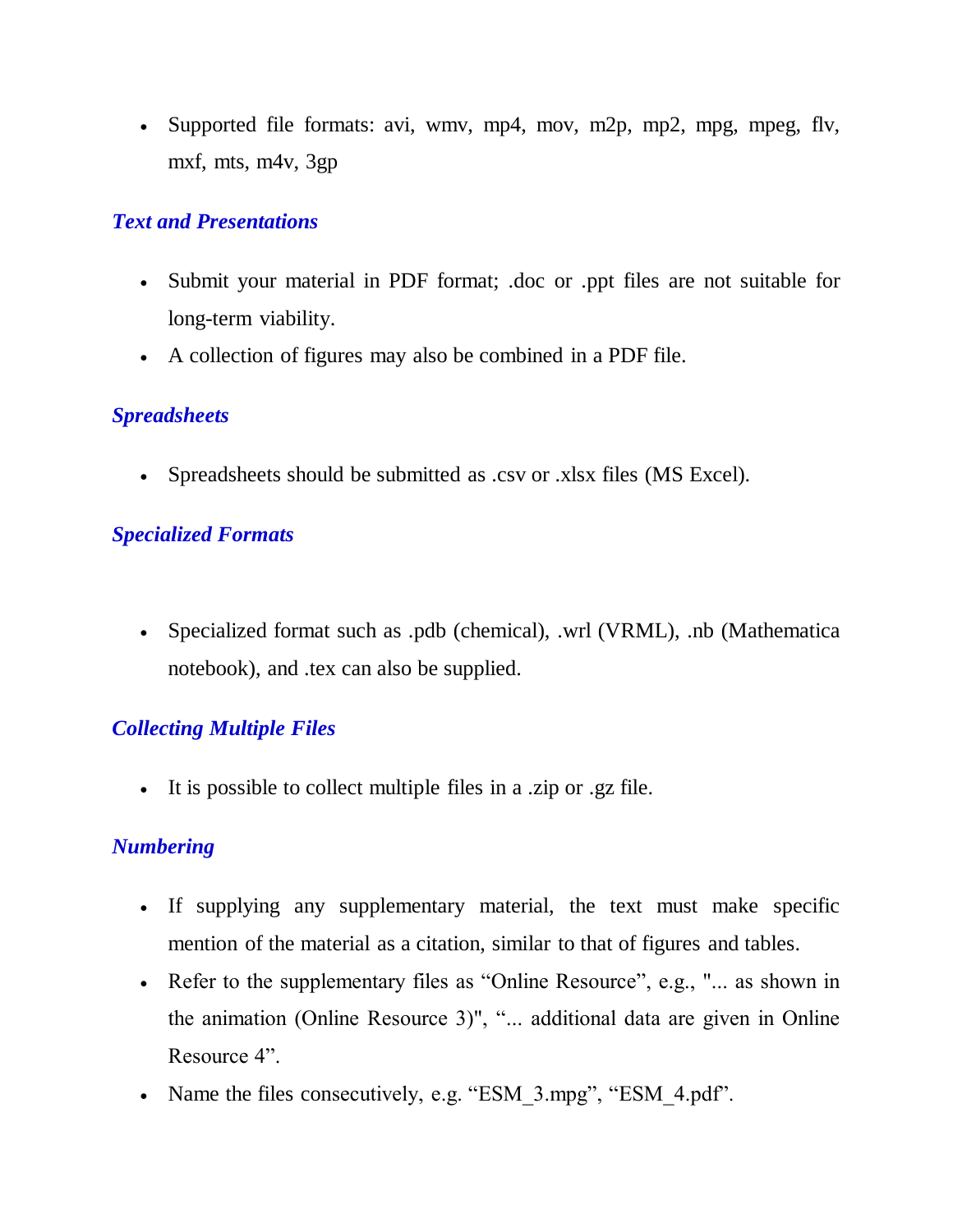# *Captions*

 For each supplementary material, please supply a concise caption describing the content of the file.

# *Accessibility*

In order to give people of all abilities and disabilities access to the content of your supplementary files, please make sure that

- The manuscript contains a descriptive caption for each supplementary material
- Video files do not contain anything that flashes more than three times per second (so that users prone to seizures caused by such effects are not put at risk)

### **Ethical Responsibilities of Authors**

This journal is committed to upholding the integrity of the scientific record. As a member of the Committee on Publication Ethics (COPE) the journal will follow the COPE guidelines on how to deal with potential acts of misconduct.

Authors should refrain from misrepresenting research results which could damage the trust in the journal, the professionalism of scientific authorship, and ultimately the entire scientific endeavor. Maintaining integrity of the research and its presentation is helped by following the rules of good scientific practice, which include\*:

 The manuscript should not be submitted to more than one journal for simultaneous consideration.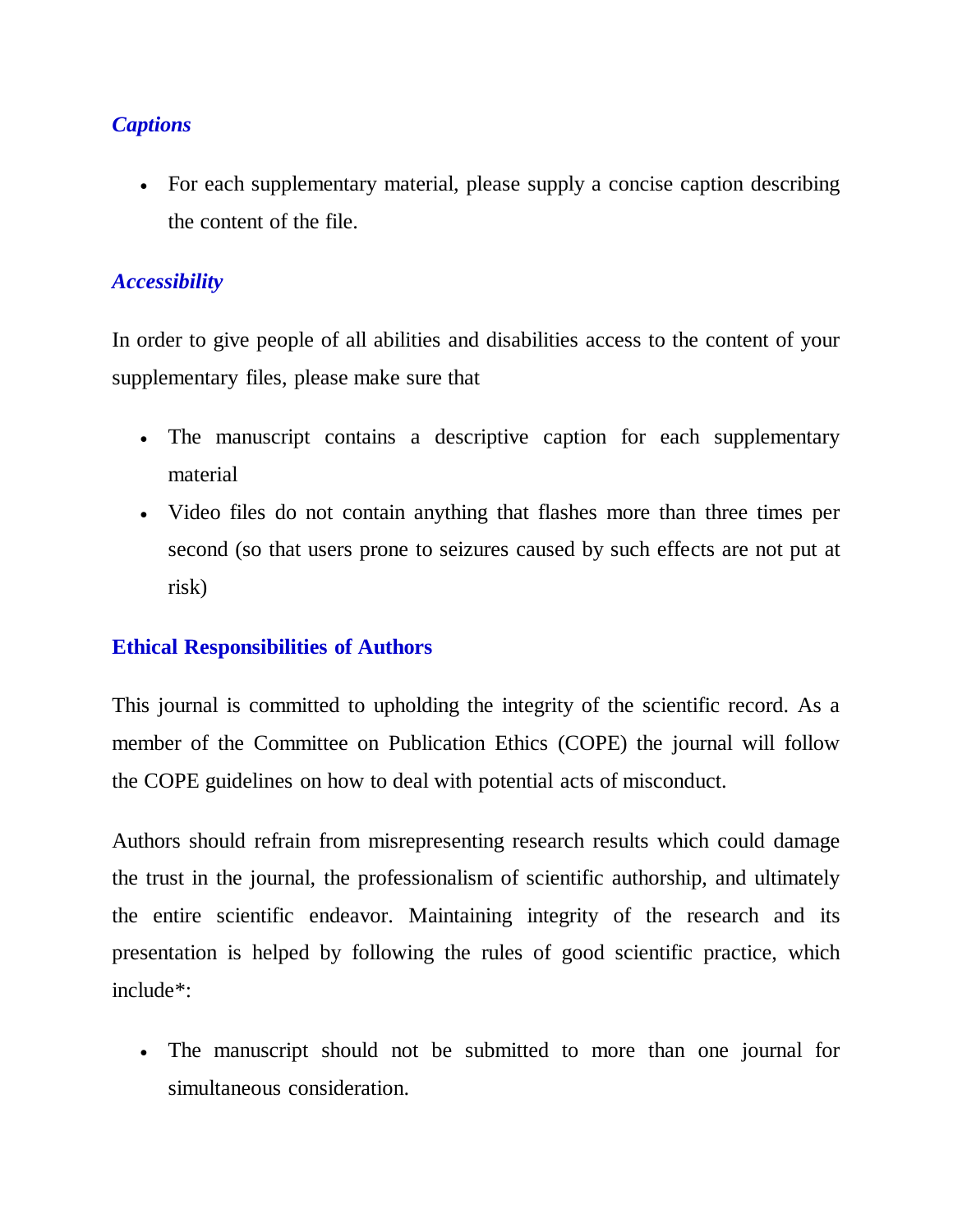- The submitted work should be original and should not have been published elsewhere in any form or language (partially or in full), unless the new work concerns an expansion of previous work. (Please provide transparency on the re-use of material to avoid the concerns about text-recycling ("selfplagiarism").
- A single study should not be split up into several parts to increase the quantity of submissions and submitted to various journals or to one journal over time (i.e. 'salami-slicing/publishing').
- Concurrent or secondary publication is sometimes justifiable, provided certain conditions are met. Examples include translations or a manuscript that is intended for a different group of readers.
- Results should be presented clearly, honestly, and without fabrication, falsification or inappropriate data manipulation (including image-based manipulation). Authors should adhere to discipline-specific rules for acquiring, selecting and processing data.
- No data, text, or theories by others are presented as if they were the author's own ("plagiarism"). Proper acknowledgements to other works must be given (this includes material that is closely copied (near verbatim), summarized and/or paraphrased), quotation marks (to indicate words taken from another source) are used for verbatim copying of material, and permissions secured for material that is copyrighted.

### **Important note: the journal will use software to screen for plagiarism.**

- Authors should make sure they have permissions for the use of software, questionnaires/(web) surveys and scales in their studies (if appropriate).
- Authors should avoid untrue statements about an entity (who can be an individual person or a company) or descriptions of their behavior or actions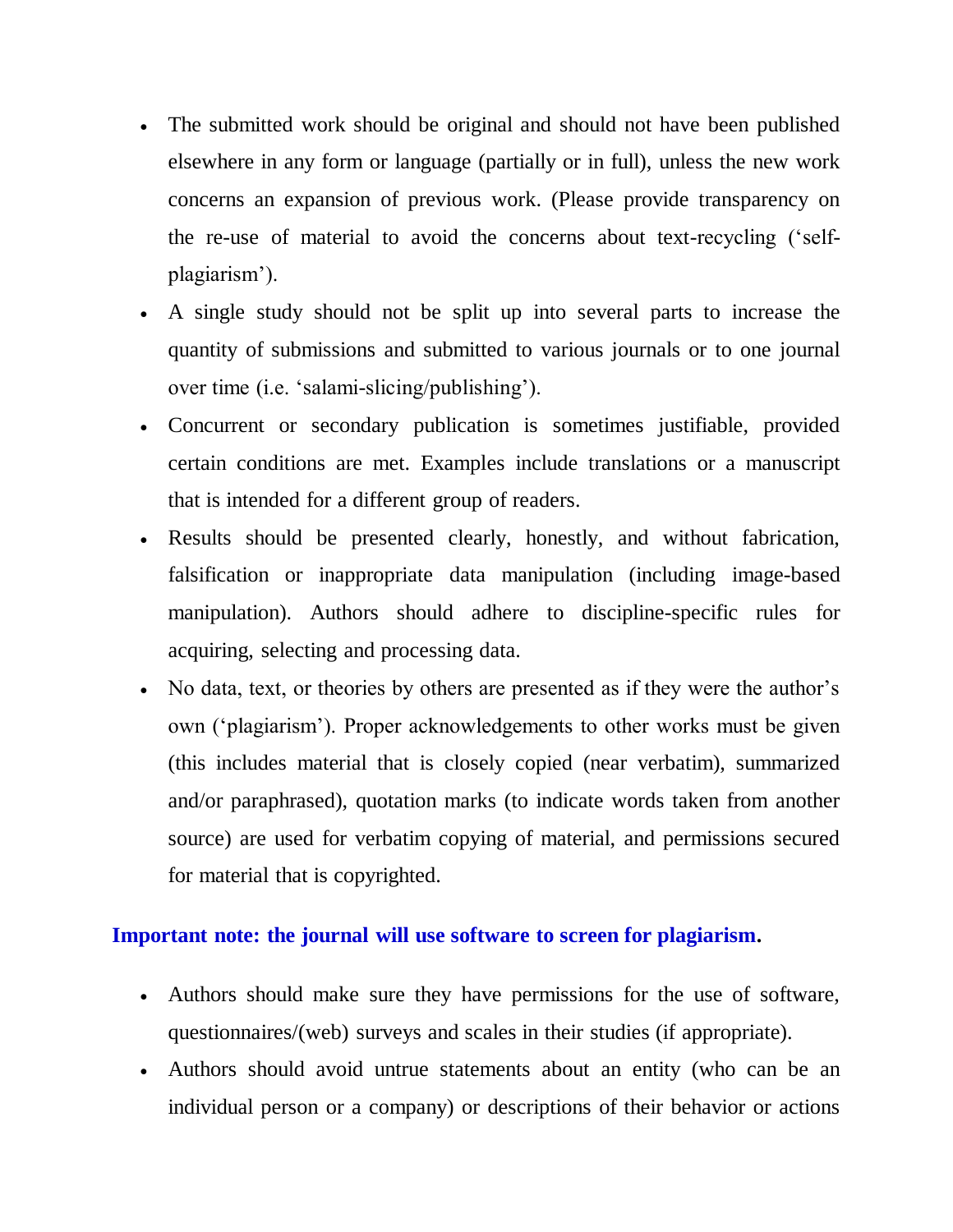that could potentially be seen as personal attacks or allegations about that person.

- Research that may be misapplied to pose a threat to public health or national security should be clearly identified in the manuscript (e.g. dual use of research). Examples include creation of harmful consequences of biological agents or toxins, disruption of immunity of vaccines, unusual hazards in the use of chemicals, weaponization of research/technology (amongst others).
- Authors are strongly advised to ensure the author group, the Corresponding Author, and the order of authors are all correct at submission. Adding and/or deleting authors during the revision stages is generally not permitted, but in some cases may be warranted. Reasons for changes in authorship should be explained in detail. Please note that changes to authorship cannot be made after acceptance of a manuscript.

\*All of the above are guidelines and authors need to make sure to respect third parties rights such as copyright and/or moral rights.

Upon request authors should be prepared to send relevant documentation or data in order to verify the validity of the results presented. This could be in the form of raw data, samples, records, etc. Sensitive information in the form of confidential or proprietary data is excluded.

If there is suspicion of misbehavior or alleged fraud the Journal and/or Publisher will carry out an investigation following COPE guidelines. If, after investigation, there are valid concerns, the author(s) concerned will be contacted under their given e-mail address and given an opportunity to address the issue. Depending on the situation, this may result in the Journal"s and/or Publisher"s implementation of the following measures, including, but not limited to: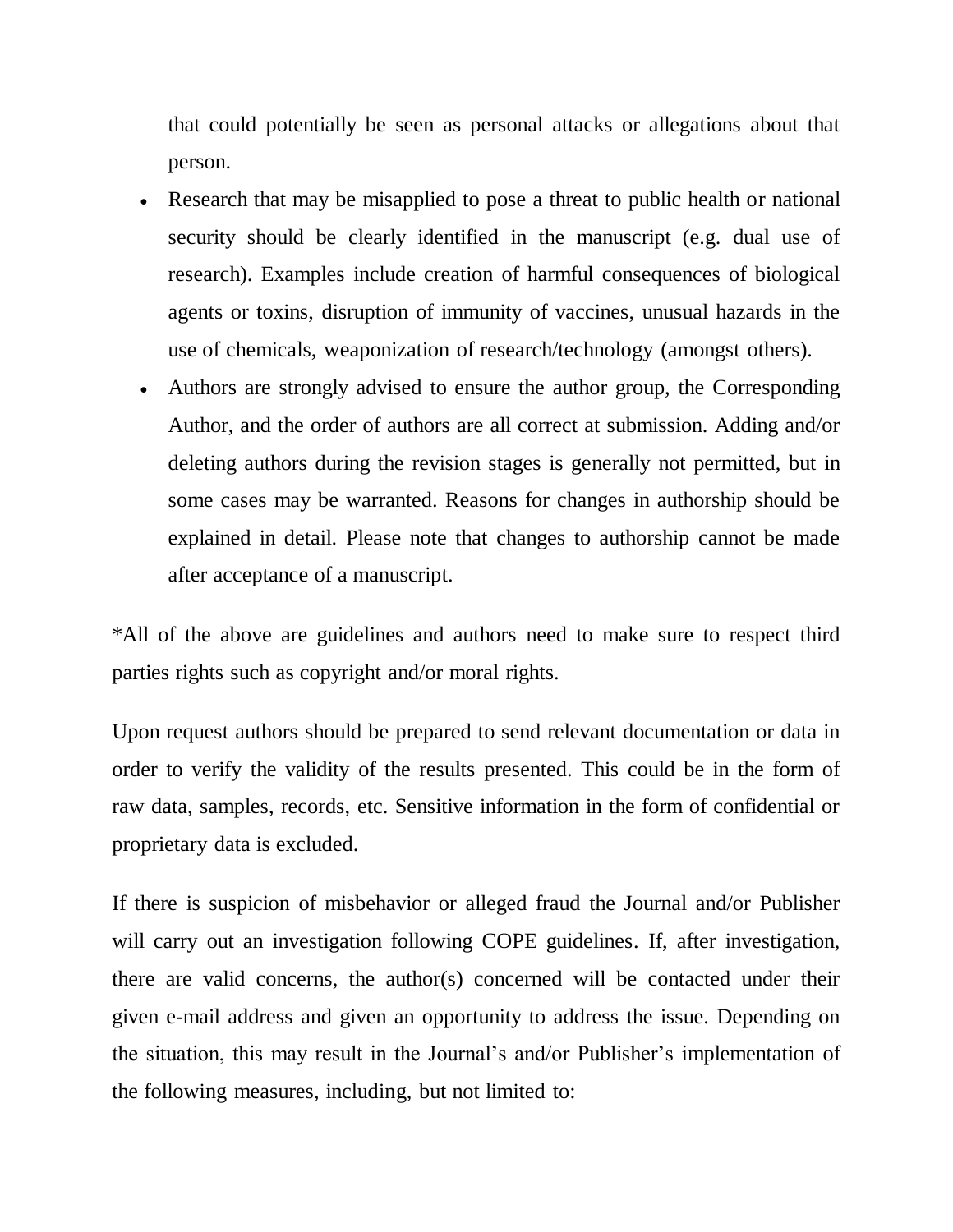- If the manuscript is still under consideration, it may be rejected and returned to the author.
- If the article has already been published online, depending on the nature and severity of the infraction:
	- an erratum/correction may be placed with the article
	- an expression of concern may be placed with the article
	- or in severe cases retraction of the article may occur.

The reason will be given in the published erratum/correction, expression of concern or retraction note. Please note that retraction means that the article is **maintained on the platform**, watermarked "retracted" and the explanation for the retraction is provided in a note linked to the watermarked article.

- The author's institution may be informed
- A notice of suspected transgression of ethical standards in the peer review system may be included as part of the author's and article's bibliographic record.

# **Authorship principles**

These guidelines describe authorship principles and good authorship practices to which prospective authors should adhere to.

# *Authorship clarified*

The Journal and Publisher assume all authors agreed with the content and that all gave explicit consent to submit and that they obtained consent from the responsible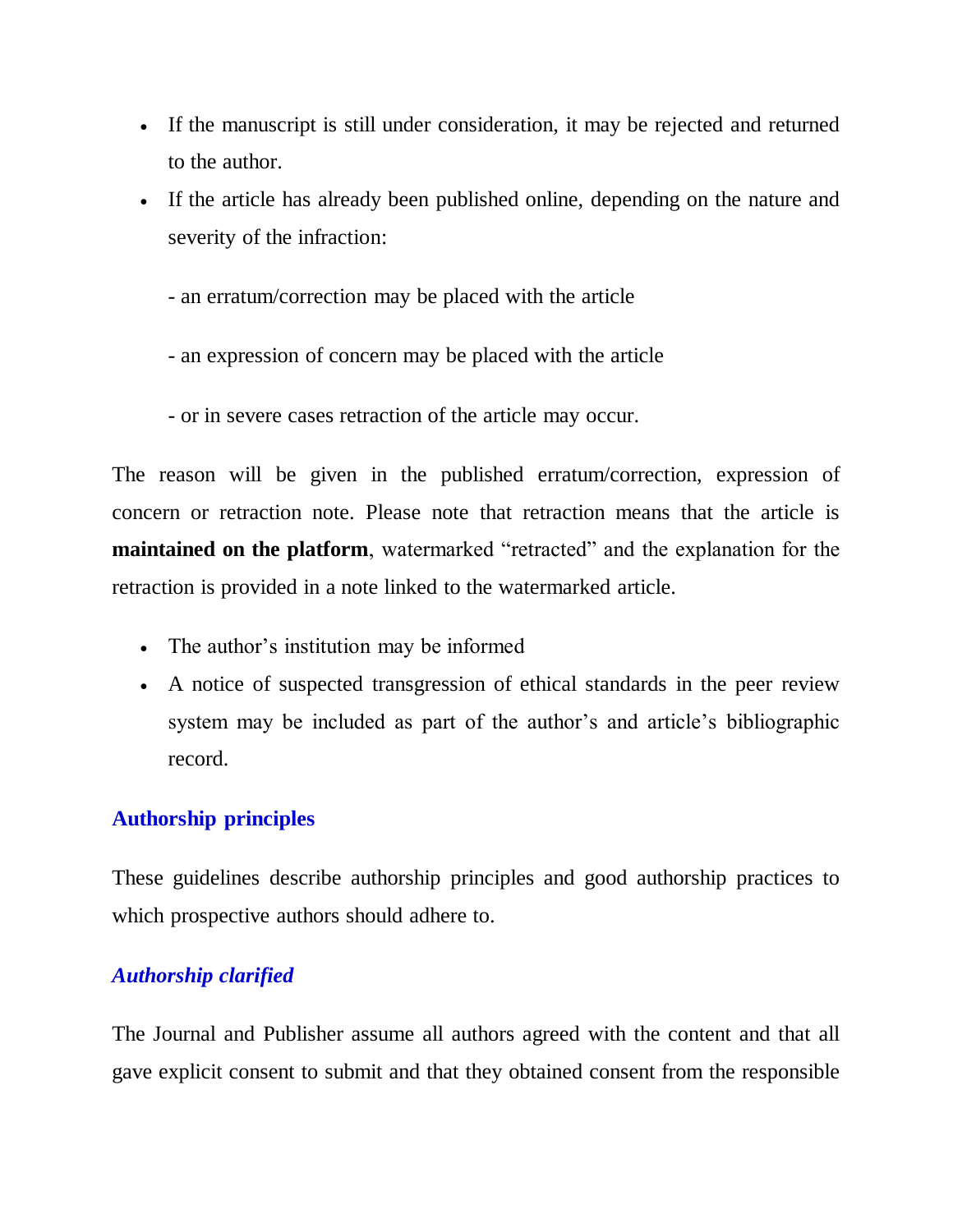authorities at the institute/organization where the work has been carried out, **before** the work is submitted. The Publisher does not prescribe the kinds of contributions that warrant authorship. It is recommended that authors adhere to the guidelines for authorship that are applicable in their specific research field. In absence of specific guidelines it is recommended to adhere to the following guidelines\*:

All authors whose names appear on the submission

1) made substantial contributions to the conception or design of the work; or the acquisition, analysis, or interpretation of data; or the creation of new software used in the work;

2) drafted the work or revised it critically for important intellectual content;

3) approved the version to be published; and

4) agree to be accountable for all aspects of the work in ensuring that questions related to the accuracy or integrity of any part of the work are appropriately investigated and resolved.

#### *Disclosures and declarations*

All authors are requested to include information regarding sources of funding, financial or non-financial interests, study-specific approval by the appropriate ethics committee for research involving humans and/or animals, informed consent if the research involved human participants, and a statement on welfare of animals if the research involved animals (as appropriate). The decision whether such information should be included is not only dependent on the scope of the journal, but also the scope of the article. Work submitted for publication may have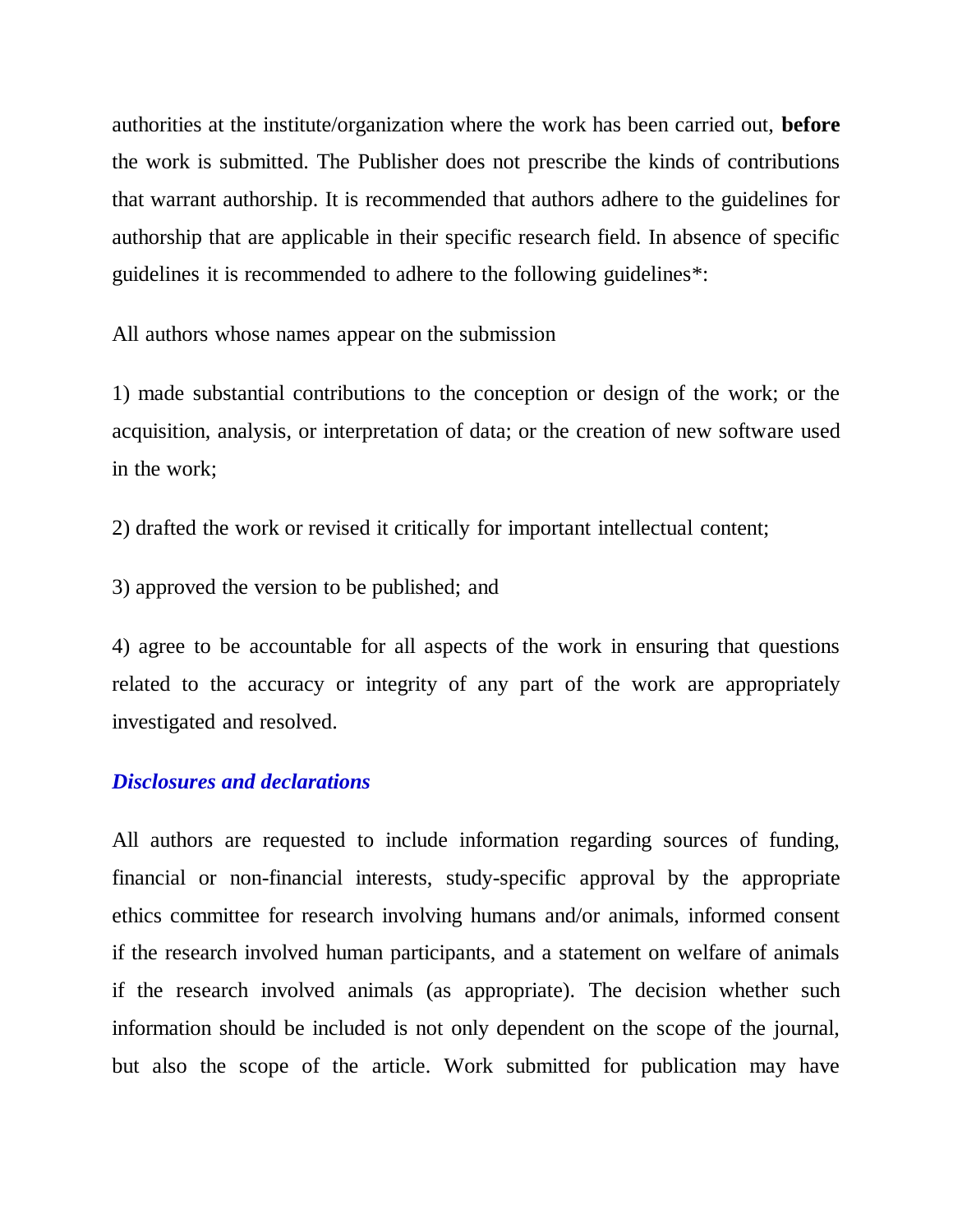implications for public health or general welfare and in those cases, it is the responsibility of all authors to include the appropriate disclosures and declarations**.**

#### *Data transparency*

All authors are requested to make sure that all data and materials as well as software application or custom code support their published claims and comply with field standards. Please note that journals may have individual policies on (sharing) research data in concordance with disciplinary norms and expectations. Please check the Instructions for Authors of the Journal that you are submitting to for specific instructions.

#### *Role of the Corresponding Author*

**One author** is assigned as Corresponding Author and acts on behalf of all coauthors and ensures that questions related to the accuracy or integrity of any part of the work are appropriately addressed.

The Corresponding Author is responsible for the following requirements:

- ensuring that all listed authors have approved the manuscript before submission, including the names and order of authors;
- managing all communication between the Journal and all co-authors, before and after publication; \*
- providing transparency on re-use of material and mention any unpublished material (for example manuscripts in press) included in the manuscript in a cover letter to the Editor;
- making sure disclosures, declarations and transparency on data statements from all authors are included in the manuscript as appropriate (see above).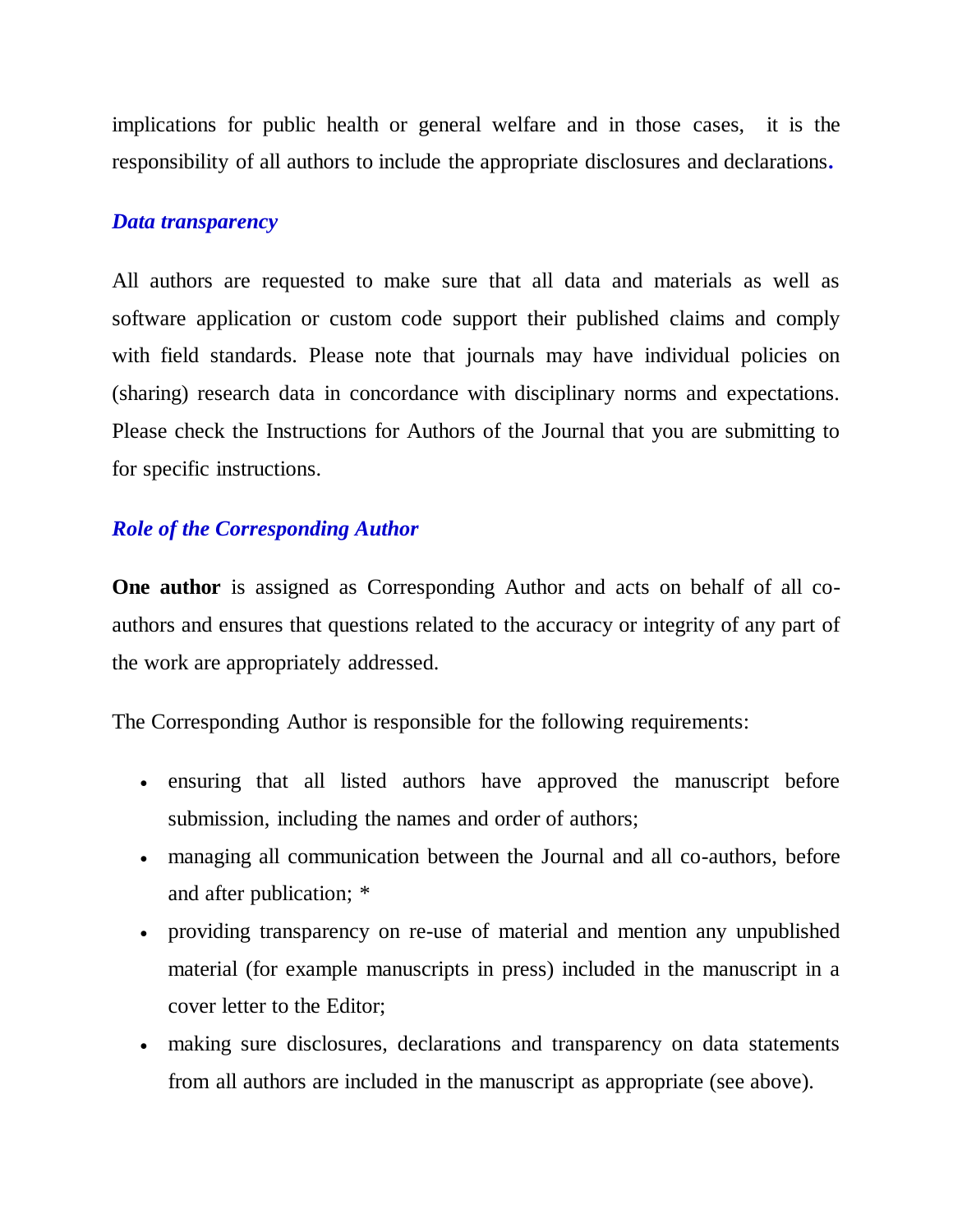\* The requirement of managing all communication between the journal and all coauthors during submission and proofing may be delegated to a Contact or Submitting Author. In this case please make sure the Corresponding Author is clearly indicated in the manuscript.

### *Author contributions*

Please check the Instructions for Authors of the Journal that you are submitting to for specific instructions regarding contribution statements.

In absence of specific instructions and in research fields where it is possible to describe discrete efforts, the Publisher recommends authors to include contribution statements in the work that specifies the contribution of every author in order to promote transparency. These contributions should be listed at the separate title page.

#### **Examples of such statement(s) are shown below:**

• Free text:

All authors contributed to the study conception and design. Material preparation, data collection and analysis were performed by [full name], [full name] and [full name]. The first draft of the manuscript was written by [full name] and all authors commented on previous versions of the manuscript. All authors read and approved the final manuscript.

### [Example: CRediT taxonomy:](https://www.casrai.org/credit.html)

• Conceptualization: [full name], …; Methodology: [full name], …; Formal analysis and investigation: [full name], …; Writing - original draft preparation: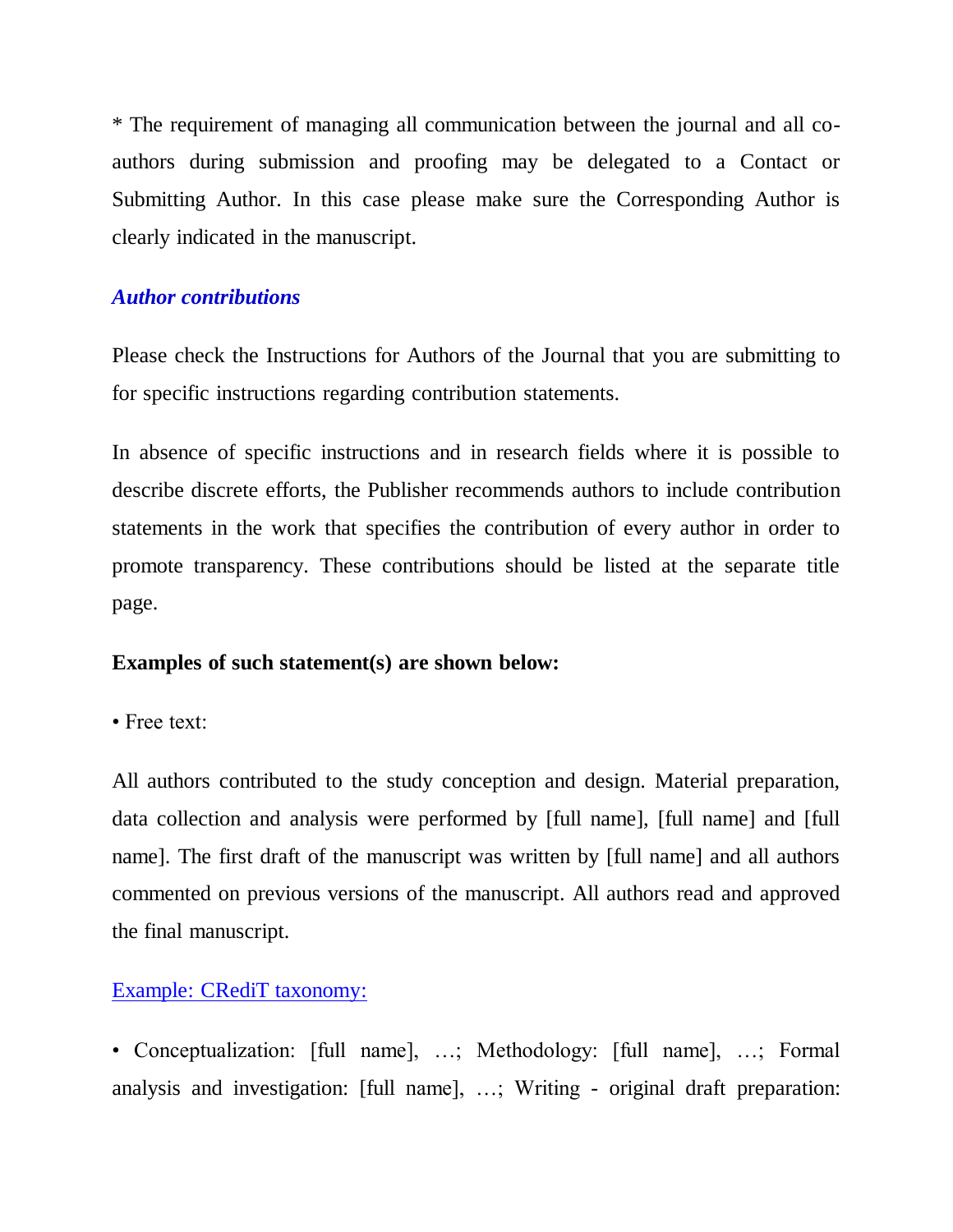[full name, …]; Writing - review and editing: [full name], …; Funding acquisition: [full name], …; Resources: [full name], …; Supervision: [full name],….

For **review articles** where discrete statements are less applicable a statement should be included who had the idea for the article, who performed the literature search and data analysis, and who drafted and/or critically revised the work.

For articles that are based primarily on the **student's dissertation or thesis**, it is recommended that the student is usually listed as principal author:

[A Graduate Student"s Guide to Determining Authorship Credit and Authorship](https://www.apa.org/science/leadership/students/authorship-paper.pdf)  [Order, APA Science Student Council 2006](https://www.apa.org/science/leadership/students/authorship-paper.pdf) 

#### *Affiliation*

The primary affiliation for each author should be the institution where the majority of their work was done. If an author has subsequently moved, the current address may additionally be stated. Addresses will not be updated or changed after publication of the article.

#### *Changes to authorship*

Authors are strongly advised to ensure the correct author group, the Corresponding Author, and the order of authors at submission. Changes of authorship by adding or deleting authors, and/or changes in Corresponding Author, and/or changes in the sequence of authors are **not** accepted **after acceptance** of a manuscript.

 **Please note that author names will be published exactly as they appear on the accepted submission!**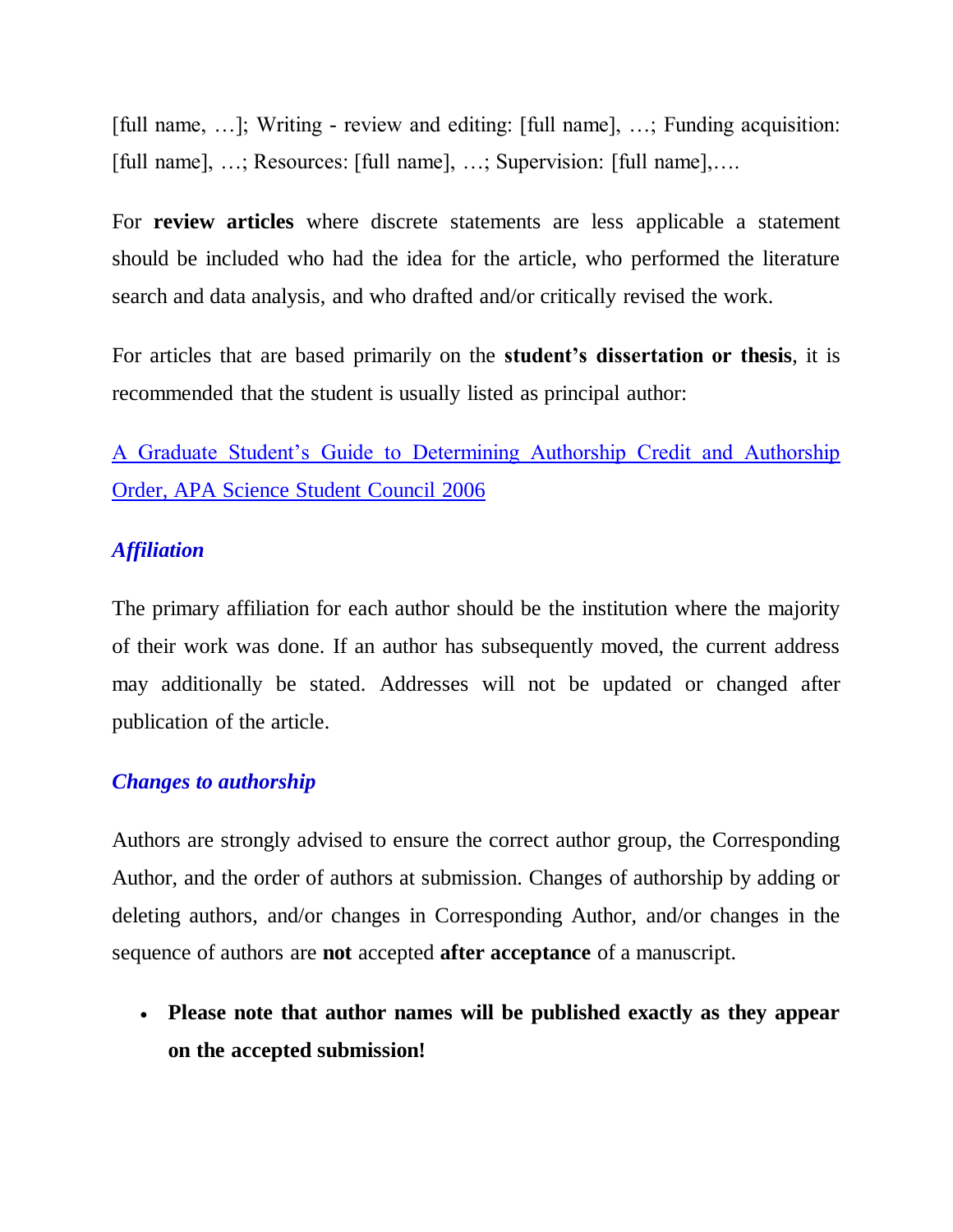Please make sure that the names of all authors are present and correctly spelled, and that addresses, and affiliations are current.

Adding and/or deleting authors at revision stage are generally not permitted, but in some cases, it may be warranted. Reasons for these changes in authorship should be explained. Approval of the change during revision is at the discretion of the Editor-in-Chief. Please note that journals may have individual policies on adding and/or deleting authors during revision stage.

#### *Author identification*

Authors are recommended to use their ORCID ID when submitting an article for consideration or acquire an ORCID ID *via* the submission process.

#### *Deceased or incapacitated authors*

For cases in which a co-author dies or is incapacitated during the writing, submission, or peer-review process, and the co-authors feel it is appropriate to include the author, co-authors should obtain approval from a (legal) representative which could be a direct relative.

#### *Authorship issues or disputes*

In the case of an authorship dispute during peer review or after acceptance and publication, the Journal will not be in a position to investigate or adjudicate. Authors will be asked to resolve the dispute themselves. If they are unable the Journal reserves the right to withdraw a manuscript from the editorial process or in case of a published paper raise the issue with the authors' institution(s) and abide by its guidelines.